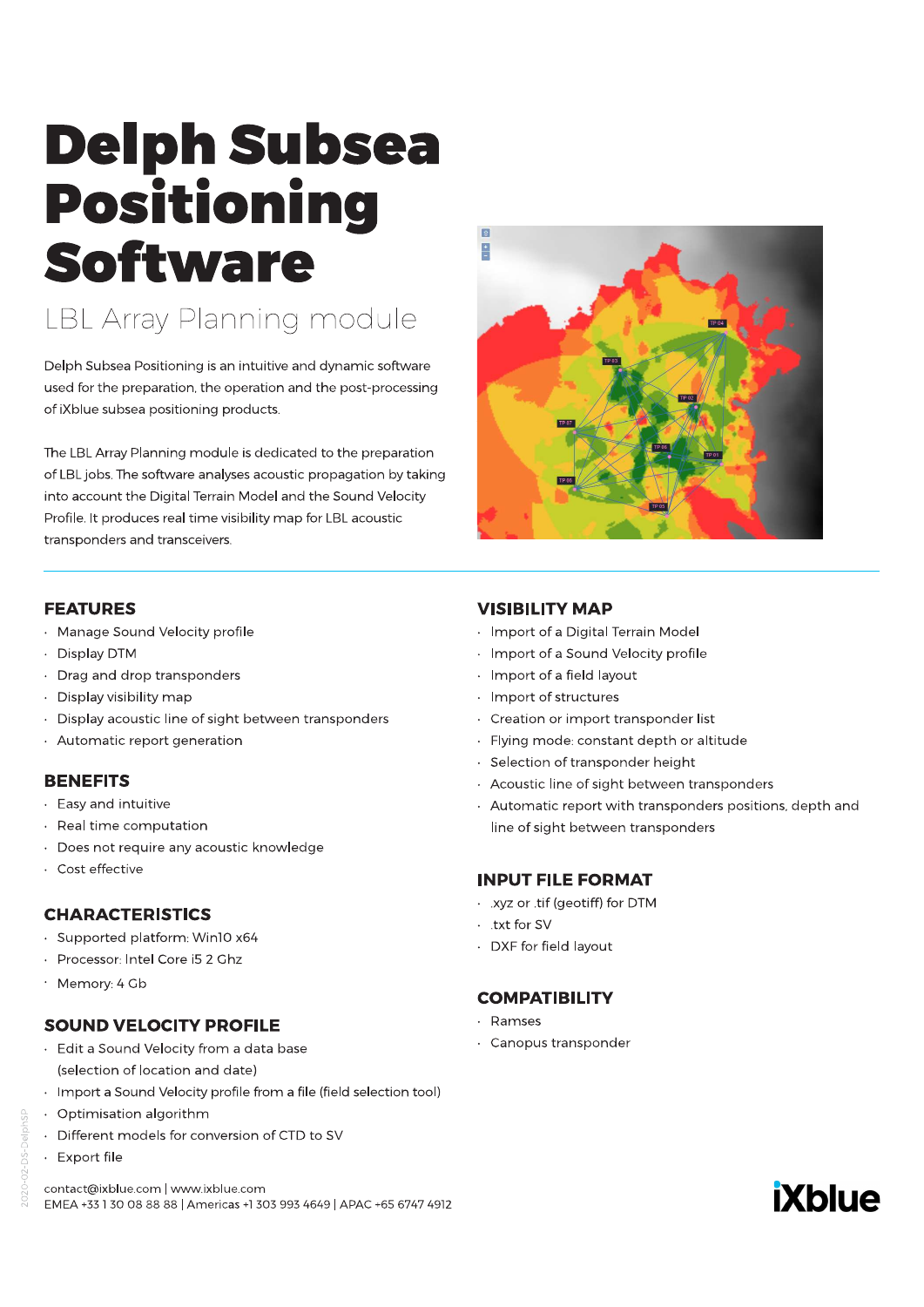# **Delph Subsea Positioning Software**

## Operations module

Delph Subsea Positioning is an intuitive and dynamic software used for the preparation, the operation and the post-processing of iXblue subsea positioning products.

The operations module runs state-of-the-art algorithms for the calibration of LBL array and produces automatic calibration reports.

#### **FEATURES**

- · Manage projects
- · Interface to iXblue transceivers
- Configure iXblue transceivers  $\ddot{\phantom{a}}$
- · Collect data from transceivers (boxin)
- Collect data from transponders (mutual calibration)  $\ddot{\phantom{a}}$
- Monitor data and watch status  $\mathbf{r}$
- Filter data
- · Run LBL calibration algorithms
- Display calibration results  $\ddot{\phantom{a}}$
- Produce calibration reports

#### **BENEFITS**

- $\ddot{\phantom{a}}$ Easy and intuitive
- Does not require any acoustic knowledge
- Full LBL calibration tools  $\ddot{\phantom{a}}$

#### **CHARACTERISTICS**

- · Supported platform: Win10 x64
- · Processor: Intel Core i5 2 Ghz
- · Memory: 4 Gb

#### **COMPATIBILITY**

- Ramses
- $\cdot$  Gaps
- · Canopus transponder

contact@ixblue.com | www.ixblue.com EMEA +33 1 30 08 88 88 | Americas +1 303 993 4649 | APAC +65 6747 4912

#### **BOX-IN RESULTS**

#### **INFORMATION**

**PRODUCTS** 

| <b>Name</b>                           |             |             | Date                |            |
|---------------------------------------|-------------|-------------|---------------------|------------|
| CAN11 box-in processing - 2 circles   |             |             | 20/11/2019 22:10:31 |            |
| <b>DATA USED</b>                      |             |             |                     |            |
| <b>Start</b>                          |             |             | End                 |            |
| 27/10/2019 13:34:16                   |             |             | 27/10/2019 13:57:53 |            |
| <b>Position source</b>                |             | Data type   |                     | #Acoustic  |
| computed                              |             | travel-time |                     | 196        |
| <b>SETTINGS</b><br><b>Transceiver</b> | Value       |             | <b>Transponder</b>  | Value      |
| Type                                  | gaps-iv     |             | Type                | canopus-mf |
| Name                                  | <b>GAPS</b> |             | Name                | CANTI      |
|                                       |             |             |                     |            |

#### **RESULT**

Average sound velocity

| <b>Transponder Box-In</b> | Latitude      | Longitude     | <b>Depth</b> |
|---------------------------|---------------|---------------|--------------|
| Initial                   | 43°21.7949 N  | 003°38.4122 E | 13.25 m      |
| Calculated                | 43°21795802 N | 3°38.413079 E | 13.668 m     |
| Initial - Calculated      | 1.671 m       | 1.188 m       | 0.418024 m   |

Turn around time

150 m



1516.91 m/s

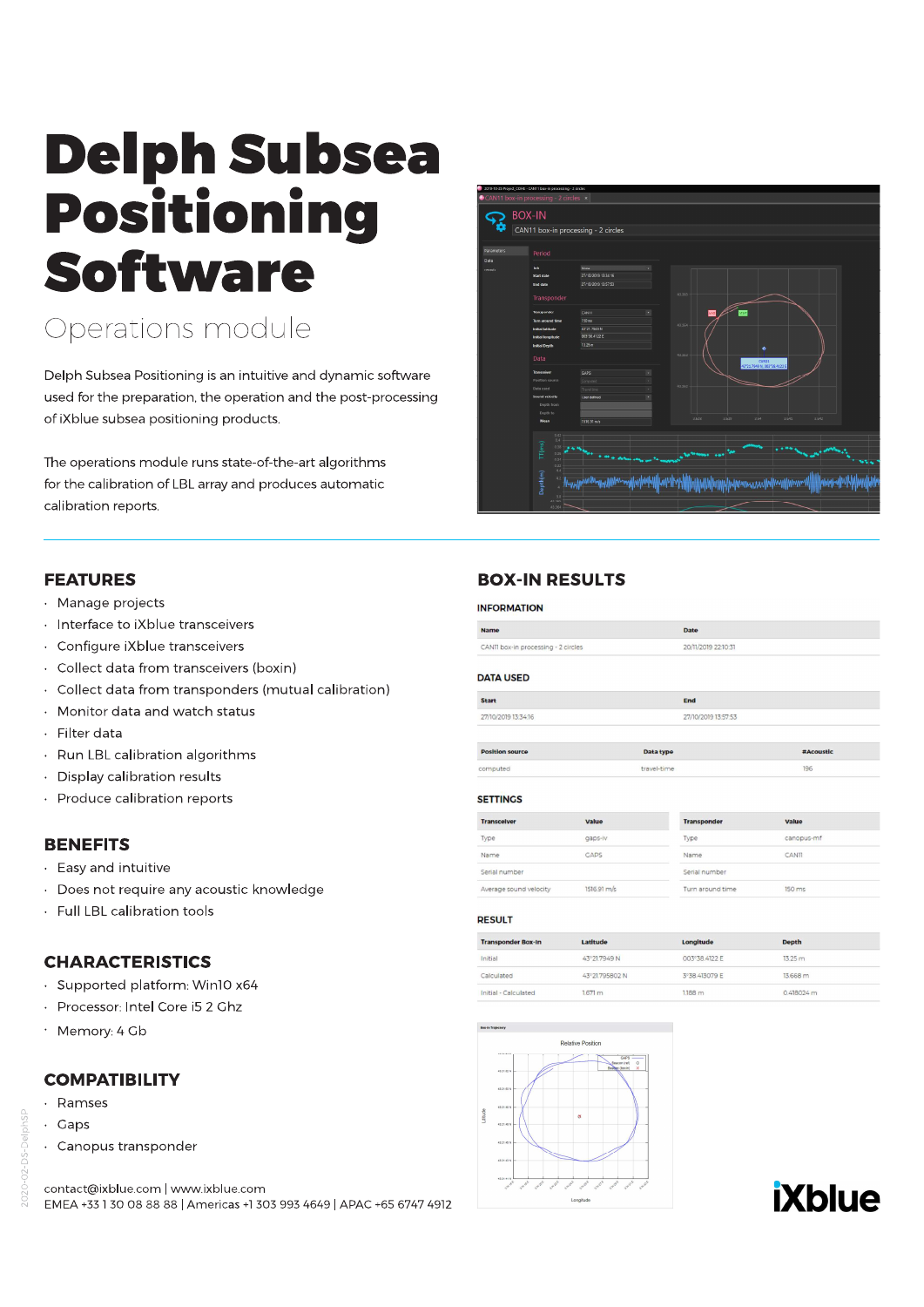# Delph INS

### Post-Processing software for iXblue's INS-based navigation

Delph INS is the post-processing and batch productivity tool for the iXblue's INS subsea product range (Phins Subsea, Rovins, Rovins Nano and the Phins Compact Series).

In real-time, it helps you closely monitor your navigation systems (iXblue's and third-party sensors). In post-processing, along with all its previous features, the new version now allows you get the most of a day's work with various enhancement tools like INS/ DVL post-mission calibration or QA/QC reports generation. Not only do you have the insurance that you obtain the best from your navigation, but you also get the ability to fix any problem encountered during the survey.

Delph INS will:

- Allow you to post-process your data with custom INS settings
- Integrate data from external sensors that could not be connected to the INS during the survey or provided by a third-party processing tool
- Enhance the quality of the data using dedicated algorithms
- Help you evaluate different positioning scenarios
- Generate QA/QC report for real-time and post-processing navigation
- Allow you to conduct INS/DVL calibration offline and fine tune the results

Available in several versions specifically designed for subsea applications such as ROV, AUV and tow fish applications, Delph INS offers powerful data editing and processing functions together with data export capabilities.

#### **CENCOD General overview (DOST-DDOCESSED) (DOST-DDOCESSE**



**Aiding sensors** 



#### **MAIN FEATURES**

- QA/QC reports generation (new)
- INS/DVL post-mission calibration (new)
- Customizable map projections (new)
- Automatically computed UTM projections (new)
- 2D plan view (new)
- Specific "Out-of-straightness" data smoothing option (new)
- Export INS configuration (new)
- Forward/backward data processing, edit/modify data, add/remove aiding sensors
- Powerful export tools
- Intuitive and user-friendly man machine interface (MMI)
- Several versions tailored to various market applications

#### **BENEFITS**

- Easy and intuitive navigation improvements
- Smooth post-processing integration of your other navigation sensors (GPS, USBL, LBL, DVL, pressure and others)
- Quick and easy integration in processing workflow
- Does not require in-depth INS knowledge
- Cost effective and scalable solution for all applications